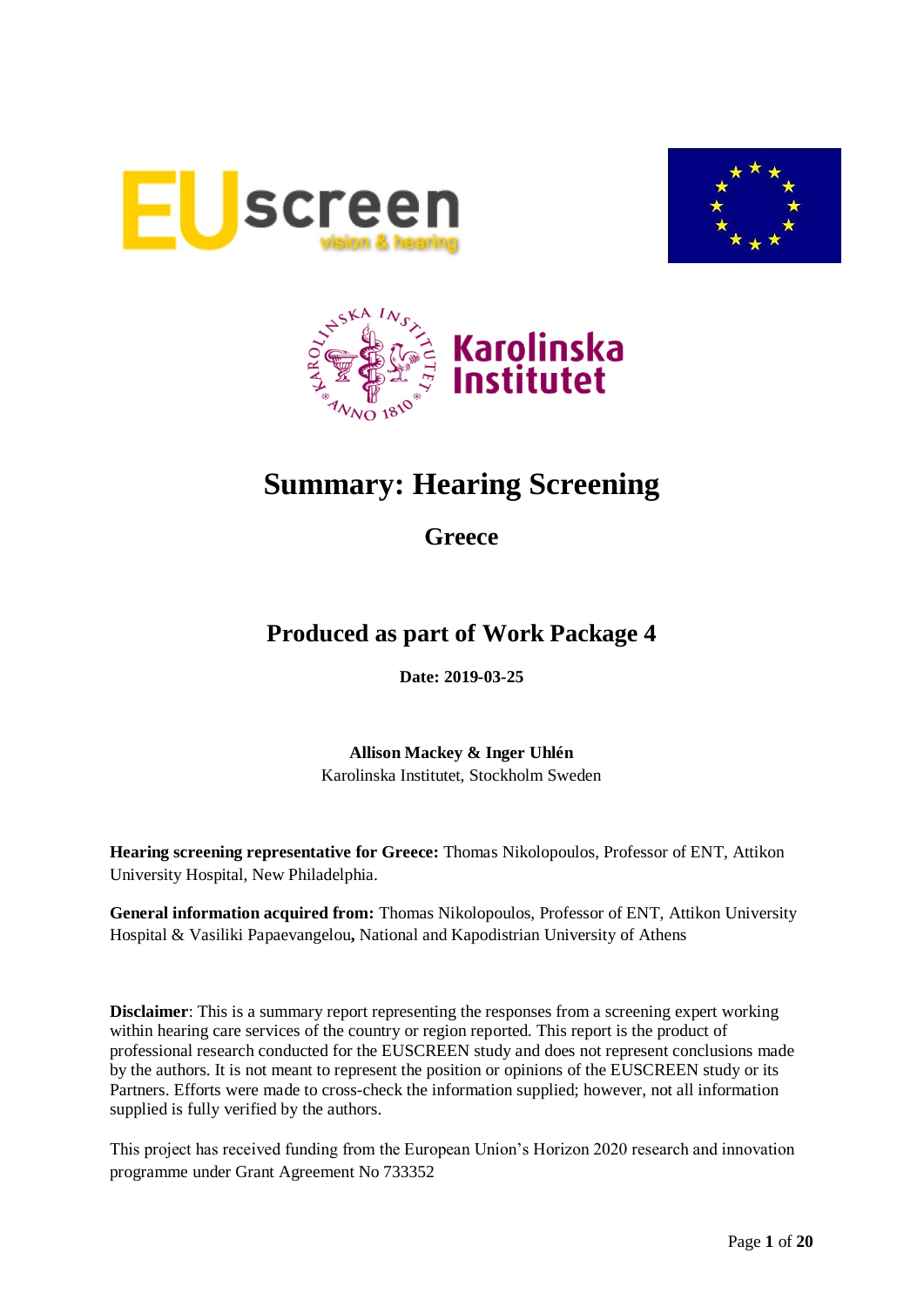

# **Table of Contents**

| 1.   |  |
|------|--|
| 2.   |  |
| 3.   |  |
| 3.1. |  |
| 3.2. |  |
| 3.3. |  |
| 4.   |  |
| 5.   |  |
| 5.1. |  |
| 5.2. |  |
| 5.3. |  |
| 5.4. |  |
| 6.   |  |
| 6.1. |  |
| 6.2. |  |
| 6.3. |  |
| 7.   |  |
| 7.1. |  |
| 7.2. |  |
| 7.3. |  |
| 8.   |  |
| 8.1. |  |
| 8.2. |  |
| 8.3. |  |
| 8.4. |  |
| 8.5. |  |
| 8.6. |  |
| 9.   |  |
| 9.1. |  |
| 9.2. |  |
| 9.3. |  |
|      |  |
| 9.4. |  |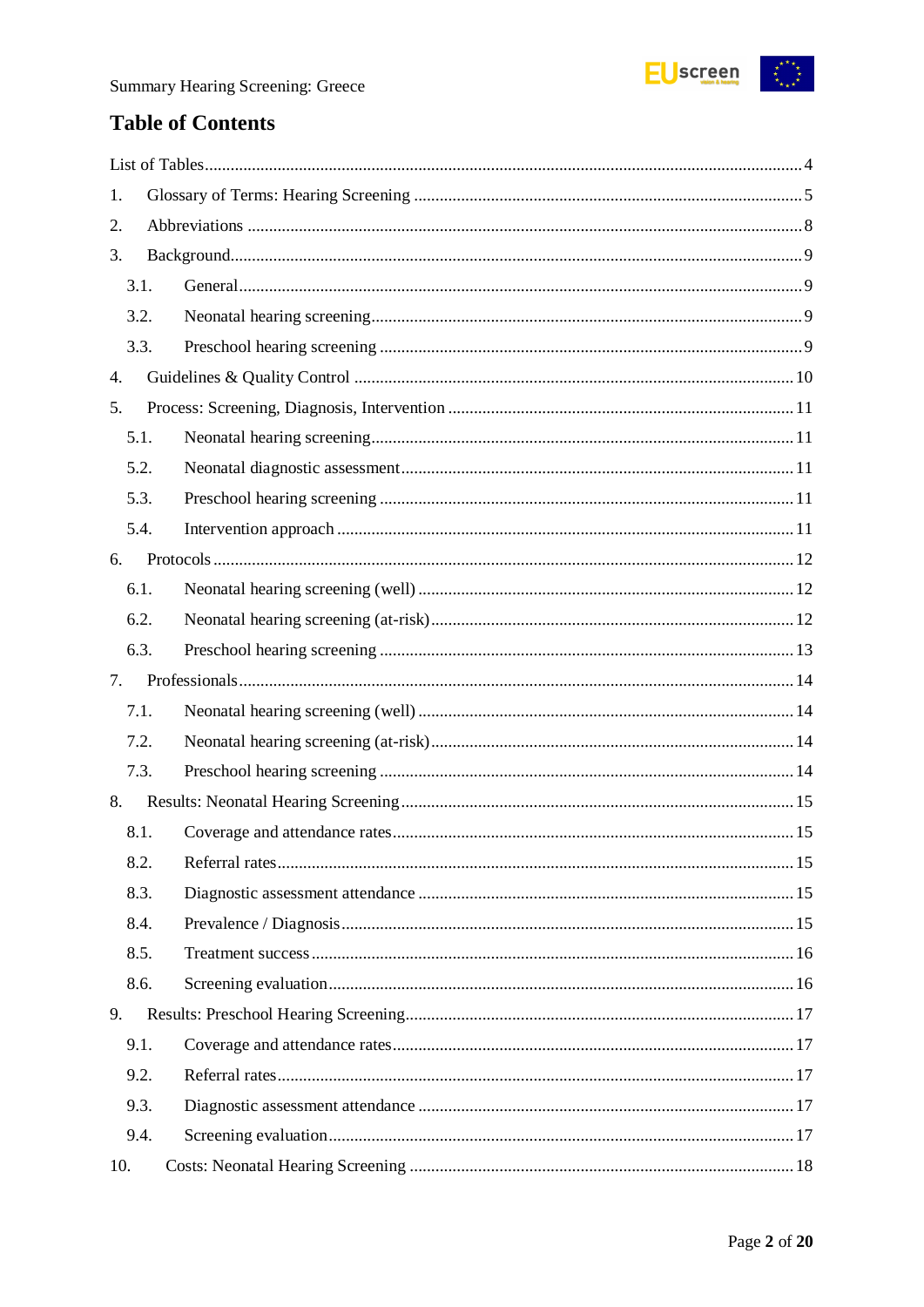

# Summary Hearing Screening: Greece

| 10.2. |  |
|-------|--|
| 10.3. |  |
| 10.4. |  |
| 10.5. |  |
| 10.6. |  |
| 11.   |  |
| 11.1. |  |
|       |  |
| 11.3. |  |
|       |  |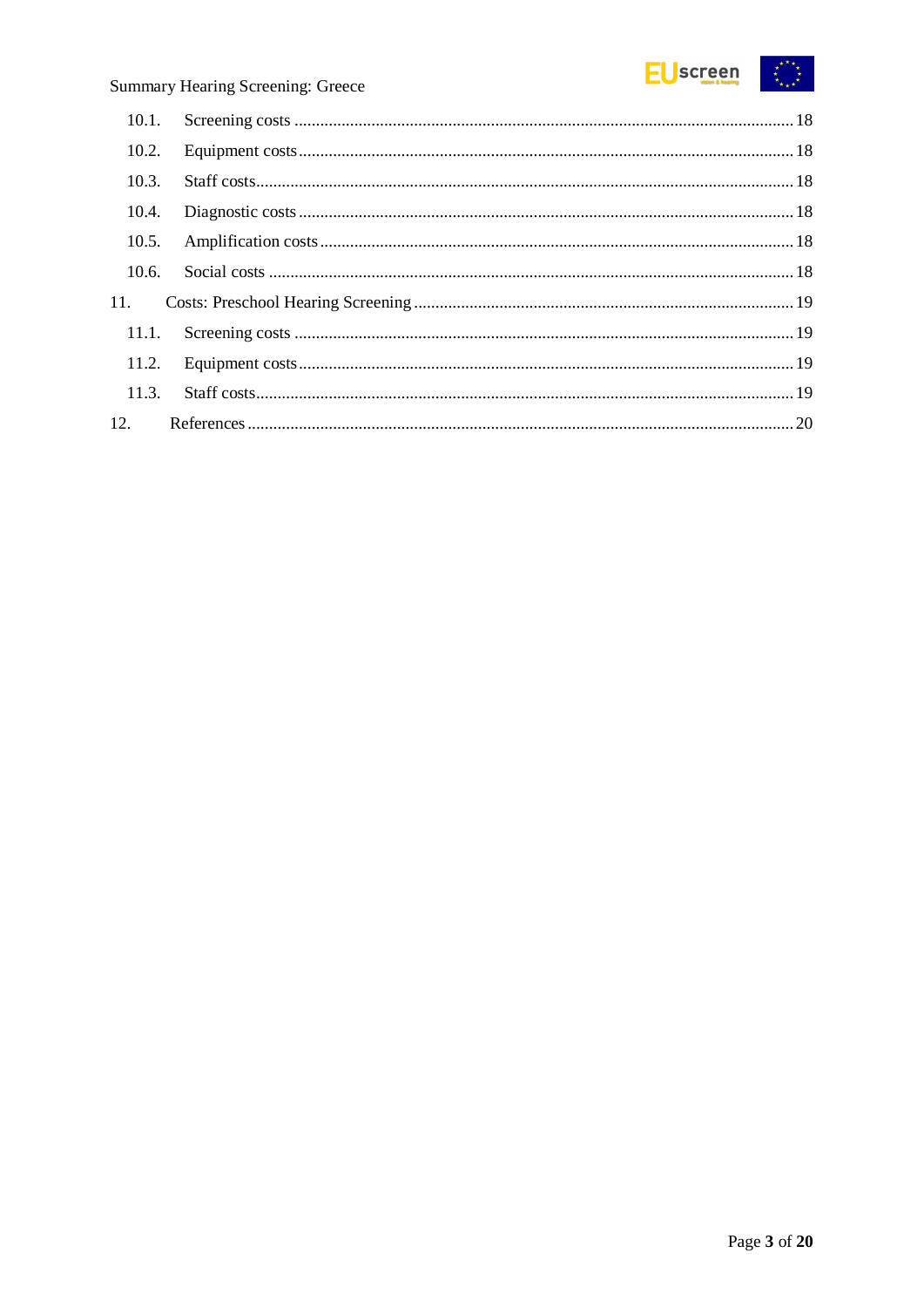

# <span id="page-3-0"></span>**List of Tables**

| Table 2: Screening process for at-risk babies in Attikon University Hospital, Greece.  12            |  |
|------------------------------------------------------------------------------------------------------|--|
| Table 3: Pass rates for well, healthy neonates in Attikon University Hospital, Greece (Nikolopoulos, |  |
|                                                                                                      |  |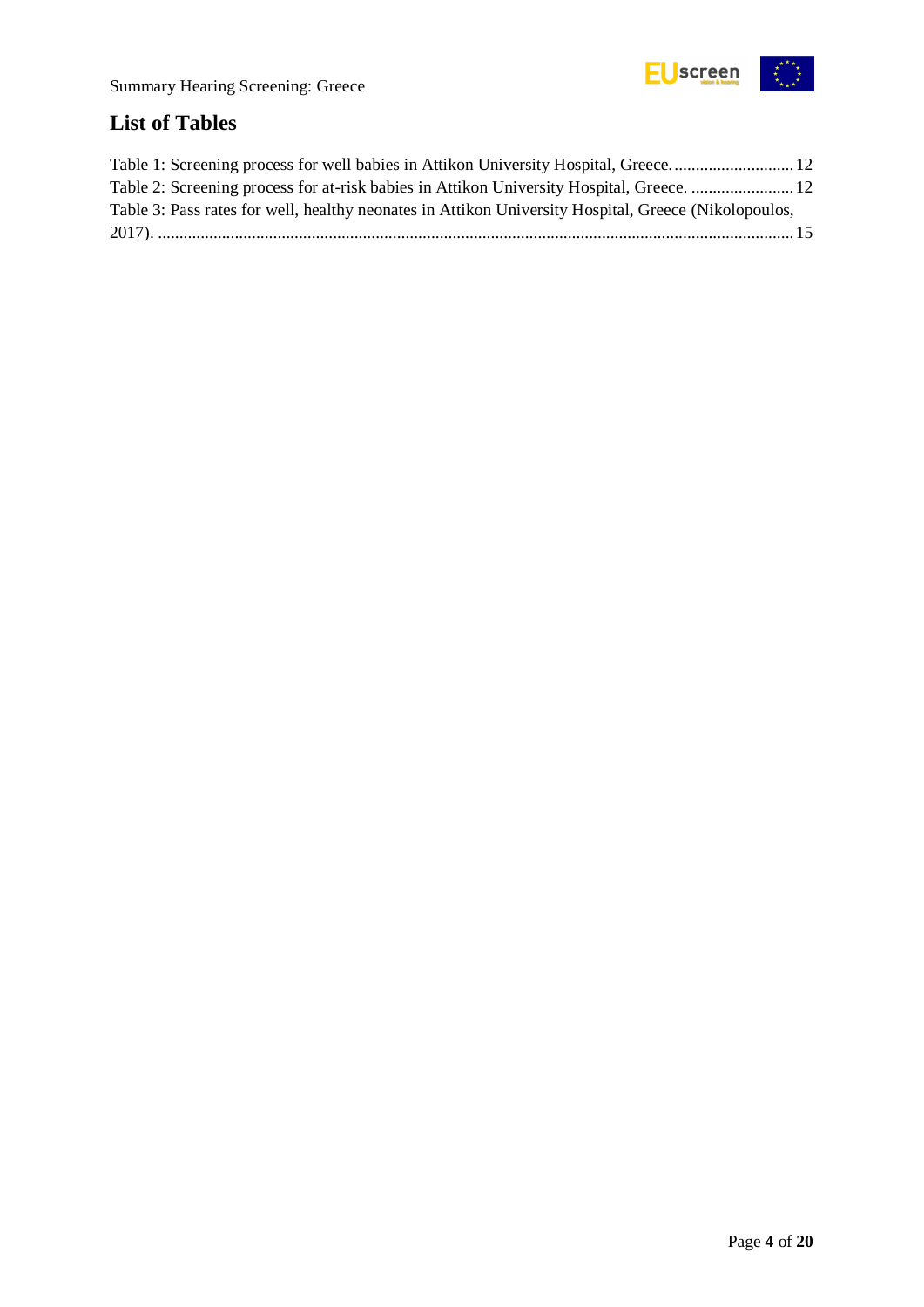# <span id="page-4-0"></span>**1. Glossary of Terms: Hearing Screening**

| <b>Abnormal test result</b>                                                                                                                                             | A test result where a normal "pass" response could not be detected under<br>good conditions. The result on screening equipment may indicate "no<br>response," "fail," or "refer."                                                                                                                                                                                                                                                                                                                                                                                                                                                                                                                                                                                |  |  |
|-------------------------------------------------------------------------------------------------------------------------------------------------------------------------|------------------------------------------------------------------------------------------------------------------------------------------------------------------------------------------------------------------------------------------------------------------------------------------------------------------------------------------------------------------------------------------------------------------------------------------------------------------------------------------------------------------------------------------------------------------------------------------------------------------------------------------------------------------------------------------------------------------------------------------------------------------|--|--|
| <b>Attendance rate</b>                                                                                                                                                  | The proportion of all those invited for screening that are tested and receive<br>a result,<br>Invited for screening includes all those that are offered the<br>screening test.<br>Tested and receive a result could be a "pass" or "fail".<br>Attendance rate provides information on the willingness of families to<br>participate in screening.                                                                                                                                                                                                                                                                                                                                                                                                                |  |  |
| <b>Attendance rate in</b><br>first year of life                                                                                                                         | See definition of Attendance rate.<br>The calculation cut-off is after one year of life.                                                                                                                                                                                                                                                                                                                                                                                                                                                                                                                                                                                                                                                                         |  |  |
| <b>Compliance with</b>                                                                                                                                                  | The percentage of those who are referred from screening to a diagnostic<br>assessment that actually attend the first diagnostic assessment.                                                                                                                                                                                                                                                                                                                                                                                                                                                                                                                                                                                                                      |  |  |
| referral (percentage)                                                                                                                                                   | Percentage of compliance provides information on the willingness of<br>families to attend the diagnostic assessment after referral from screening.                                                                                                                                                                                                                                                                                                                                                                                                                                                                                                                                                                                                               |  |  |
| <b>Coverage</b>                                                                                                                                                         | The proportion of those eligible for screening that are tested and receive a<br>result within a specific time.<br>Eligible for screening includes those within the population that are<br>covered under the screening or health care program.<br>Tested and receive a result could be a "pass" or "refer to<br>diagnostic assessment".<br>Specific time can be defined, such as 1 month after birth, 3 months<br>after birth, etc.<br>Coverage provides information on the overall effectiveness and timeliness<br>of a complete screening programme.<br>Factors such as being offered screening, willingness to participate, missed<br>screening, ability to complete the screen, and ability to document the<br>screening results will influence the coverage. |  |  |
| <b>Coverage in first</b><br>year of life                                                                                                                                | See definition of Coverage.<br>The specific time is pre-defined as within the first year of life.<br>In other words, the coverage is the proportion of those eligible for<br>screening that complete the screening sequence to a final result within the<br>first year of life.                                                                                                                                                                                                                                                                                                                                                                                                                                                                                  |  |  |
| The percentage of infants/children with a hearing loss (defined by the<br>target condition) that receive a result of "pass" during screening.<br><b>False negatives</b> |                                                                                                                                                                                                                                                                                                                                                                                                                                                                                                                                                                                                                                                                                                                                                                  |  |  |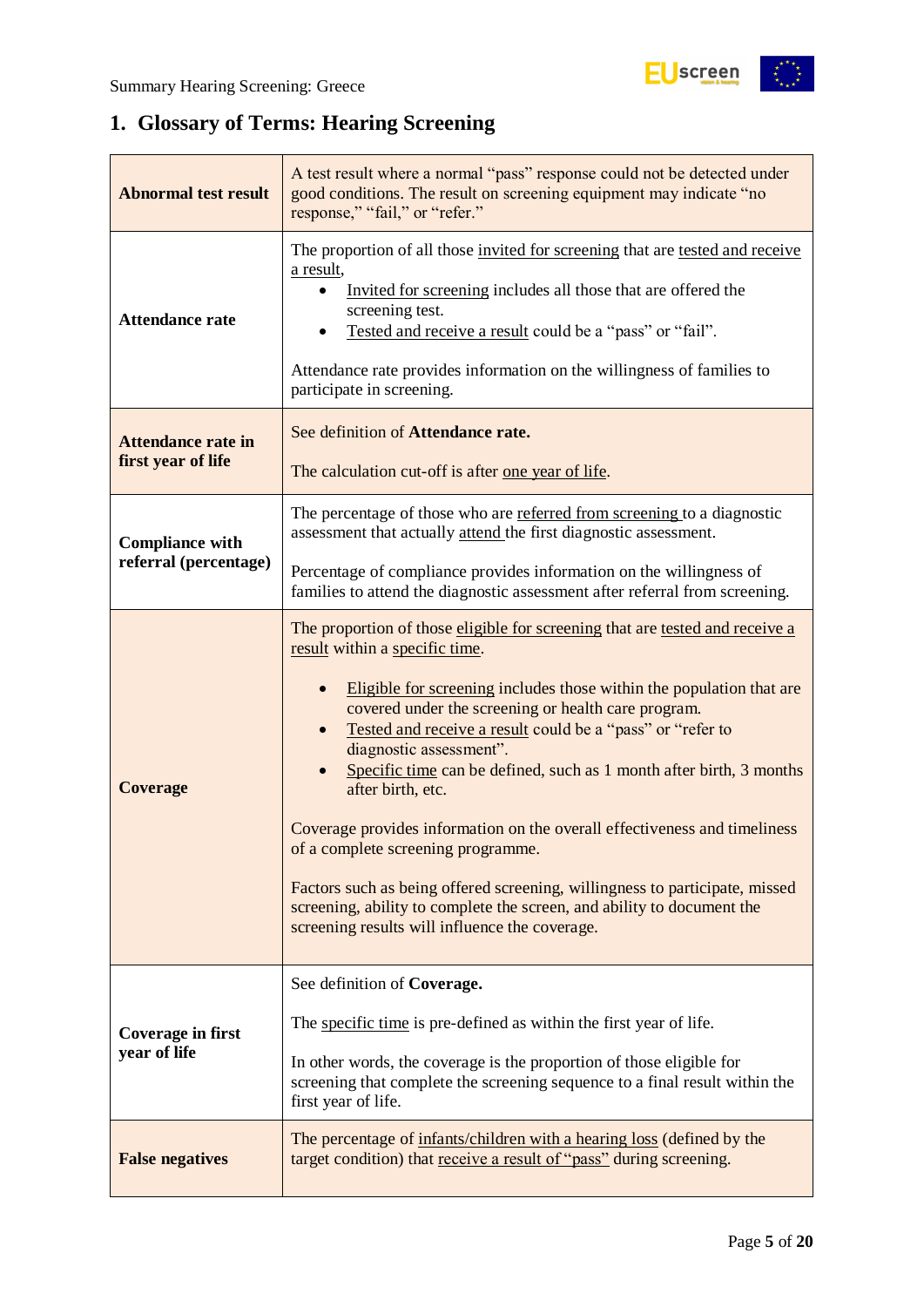

|                                                                                                                                                                                                         | Example: If 100 infants with hearing loss are screened, and 1 infant passes<br>the screening, the percentage of false negatives is 1%.                                                                 |
|---------------------------------------------------------------------------------------------------------------------------------------------------------------------------------------------------------|--------------------------------------------------------------------------------------------------------------------------------------------------------------------------------------------------------|
|                                                                                                                                                                                                         | The percentage of infants/children with normal hearing that receive a<br>result of "fail" from the final screening test.                                                                               |
| <b>False positives</b>                                                                                                                                                                                  | Example: If 100 infants with normal hearing are screened, and 3 infants<br>fail the screening and are referred for diagnostic assessment, the<br>percentage of false positives is 3%.                  |
| <b>Guidelines</b>                                                                                                                                                                                       | Recommendations or instructions provided by an authoritative body on the<br>practice of screening in the country or region.                                                                            |
| <b>Hearing screening</b><br>A person qualified to perform hearing screening, according to the practice<br>professional<br>in your country or region.                                                    |                                                                                                                                                                                                        |
| <b>Inconclusive test</b><br>A test result where a normal "pass" response could not be detected due to<br>result<br>poor test conditions.                                                                |                                                                                                                                                                                                        |
| <b>Invited for screening</b>                                                                                                                                                                            | Offered screening.                                                                                                                                                                                     |
| An indication of the effectiveness or performance of screening, such as a<br><b>Outcome of hearing</b><br>measurement of coverage rate, referral rate, number of infants detected,<br>screening<br>etc. |                                                                                                                                                                                                        |
| <b>Permanent hearing</b>                                                                                                                                                                                | A hearing impairment that is <i>not</i> due to a temporary or transient condition<br>such as middle ear fluid.                                                                                         |
| <b>loss</b>                                                                                                                                                                                             | Permanent hearing loss can be either sensorineural or permanent<br>conductive.                                                                                                                         |
| <b>Positive predictive</b>                                                                                                                                                                              | The percentage of infants/children referred from screening who have a<br>confirmed hearing loss, as described by your protocol or guideline and<br>indicated in the Target Condition (see definition). |
| value                                                                                                                                                                                                   | For example, if 100 babies are referred from screening for diagnostic<br>assessment and 90 have normal hearing while 10 have a confirmed hearing<br>loss, the positive predictive value would be 10%.  |
| <b>Preschool or</b><br>(pre)school children                                                                                                                                                             | All children between 3-6 years of age.                                                                                                                                                                 |
| <b>Preschool or</b>                                                                                                                                                                                     | Screening that takes place during the time children are between 3-6 years<br>of age.                                                                                                                   |
| (pre)school screening                                                                                                                                                                                   | This refers to <i>any</i> hearing screening during this age. The location of the<br>screening is irrelevant to the definition.                                                                         |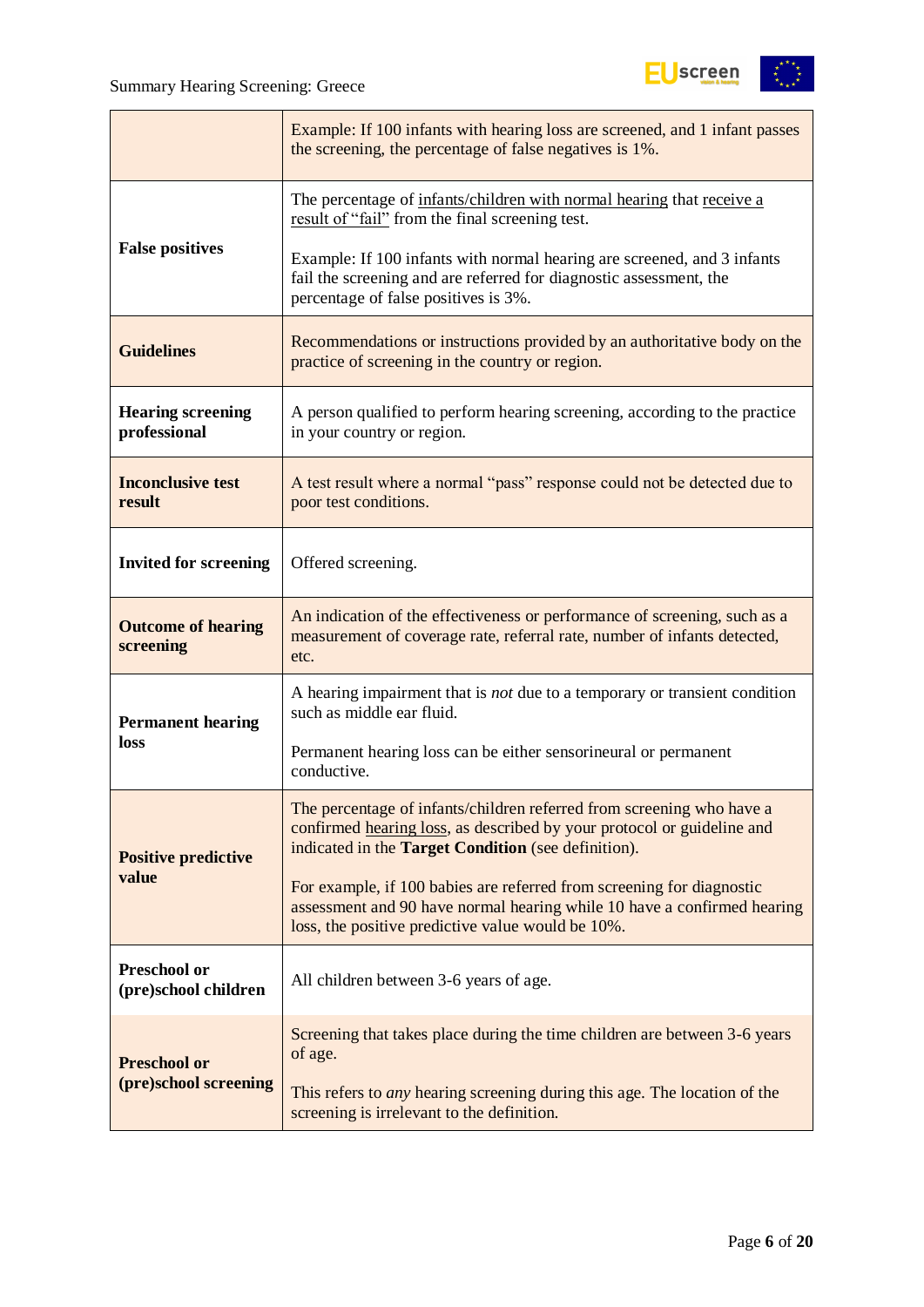

| The number or percentage of individuals with a specific disease or<br><b>Prevalence</b><br>condition. Prevalence can either be expressed as a percentage, proportion,<br>or as the value per 1000 individuals within the same demographic.                                                                                                                                                                                                   |                                                                                                                                                                                                            |
|----------------------------------------------------------------------------------------------------------------------------------------------------------------------------------------------------------------------------------------------------------------------------------------------------------------------------------------------------------------------------------------------------------------------------------------------|------------------------------------------------------------------------------------------------------------------------------------------------------------------------------------------------------------|
| <b>Programme</b>                                                                                                                                                                                                                                                                                                                                                                                                                             | An organized system for screening, which could be based nationally,<br>regionally or locally.                                                                                                              |
| <b>Protocol</b>                                                                                                                                                                                                                                                                                                                                                                                                                              | Documented procedure or sequence for screening, which could include<br>which tests are performed, when tests are performed, procedures for<br>passing and referring, and so forth.                         |
| A method for checking and ensuring that screening is functioning<br><b>Quality assurance</b><br>adequately and meeting set goals and benchmarks.                                                                                                                                                                                                                                                                                             |                                                                                                                                                                                                            |
| Referral criteria                                                                                                                                                                                                                                                                                                                                                                                                                            | A pre-determined cut-off boundary for when an infant/child should be re-<br>tested or seen for a diagnostic assessment.                                                                                    |
|                                                                                                                                                                                                                                                                                                                                                                                                                                              | For example, referral criteria may be "no response" at 35 dB nHL.                                                                                                                                          |
| <b>Risk babies / Babies</b>                                                                                                                                                                                                                                                                                                                                                                                                                  | All infants that are considered to be at-risk or have risk factors for hearing<br>loss according to the screening programme.                                                                               |
| at-risk                                                                                                                                                                                                                                                                                                                                                                                                                                      | Two common risk factors are admission to the neonatal-intensive care unit<br>(NICU) or born prematurely. However, other risk factors for hearing loss<br>may also be indicated in the screening programme. |
|                                                                                                                                                                                                                                                                                                                                                                                                                                              | The percentage of infants/children with hearing loss that are identified via<br>the screening program.                                                                                                     |
| <b>Sensitivity</b>                                                                                                                                                                                                                                                                                                                                                                                                                           | For example, if 100 babies with hearing loss are tested, and 98 of these<br>babies are referred for diagnostic assessment while 2 pass the screening,<br>the sensitivity is 98%.                           |
|                                                                                                                                                                                                                                                                                                                                                                                                                                              | The percentage of infants/children with normal hearing that pass the<br>screening.                                                                                                                         |
| <b>Specificity</b>                                                                                                                                                                                                                                                                                                                                                                                                                           | For example, if 100 babies with normal hearing are tested, and 10 of these<br>babies are referred for diagnostic assessment and 90 pass the screening, the<br>specificity is 90%.                          |
| The hearing loss condition you are aiming to detect via your screening<br>programme. This includes:<br>The laterality of the condition, whether the program aims to detect<br>both unilateral and bilateral hearing loss or just bilateral hearing<br><b>Target condition</b><br>loss.<br>The severity of the condition, whether the program aims to detect<br>hearing $loss \ge 30$ dB HL, $\ge 35$ dB HL, $\ge 40$ dB HL or $\ge 45$ dB HL |                                                                                                                                                                                                            |
| Infants who are <i>not</i> admitted into the NICU or born prematurely.<br><b>Well, healthy babies</b><br>Well, healthy babies may or may not have additional risk factors for<br>hearing loss, according to the procedures indicated in the specific<br>screening programme.                                                                                                                                                                 |                                                                                                                                                                                                            |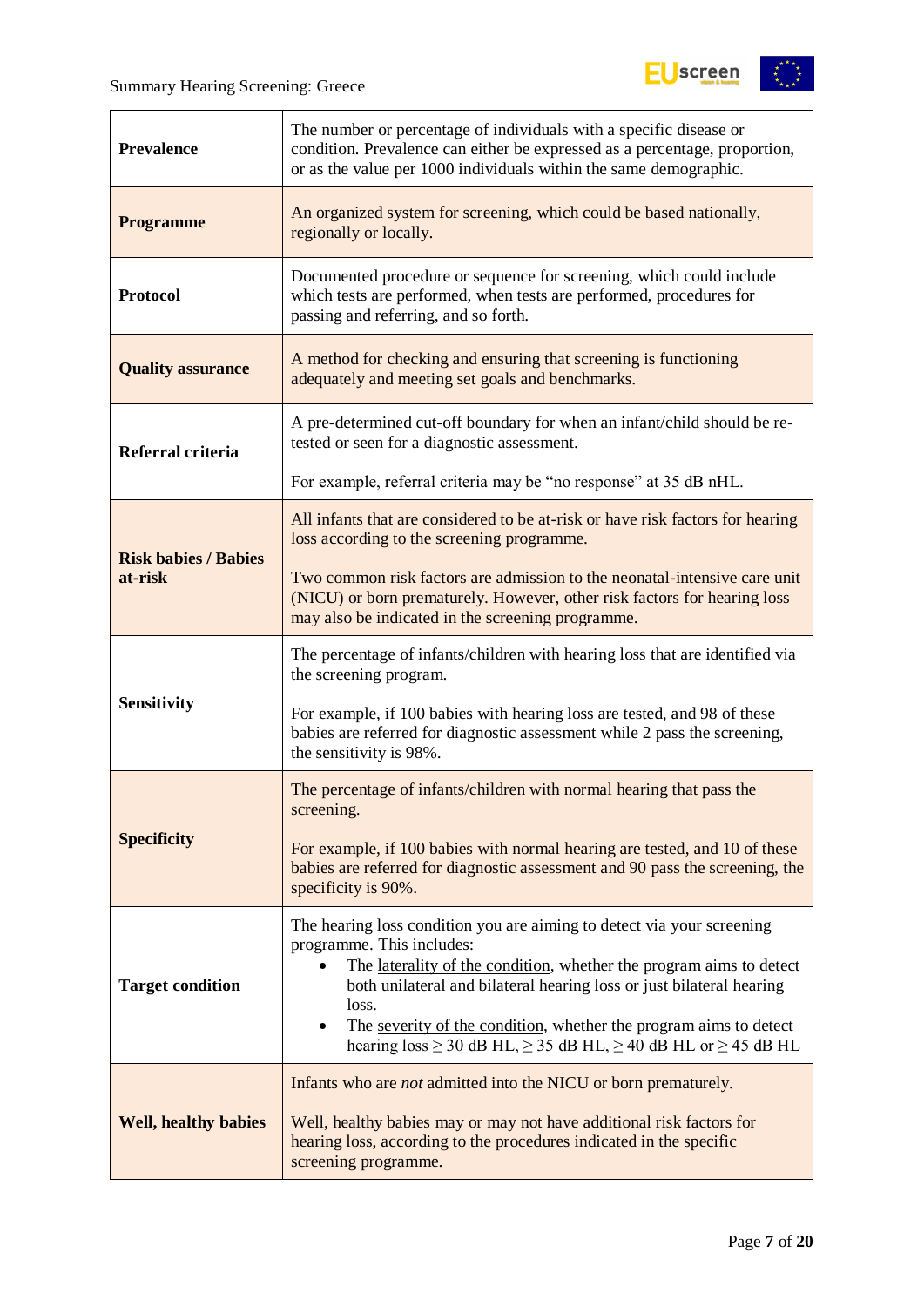Summary Hearing Screening: Greece



### <span id="page-7-0"></span>**2. Abbreviations**

- ABR auditory brainstem response
- aABR automatic auditory brainstem response
- ANSD auditory neuropathy spectrum disorder
- ASSR auditory steady-state response
- CI cochlear implant
- CMV cytomegalovirus
- dB HL decibel hearing level
- dB nHL decibel normalized hearing level
- dB SNR decibel signal-to-noise ratio
- DPOAE distortion product otoacoustic emissions
- HA hearing aid
- NICU neonatal intensive care unit
- OAE otoacoustic emissions
- TEOAE transient-evoked otoacoustic emissions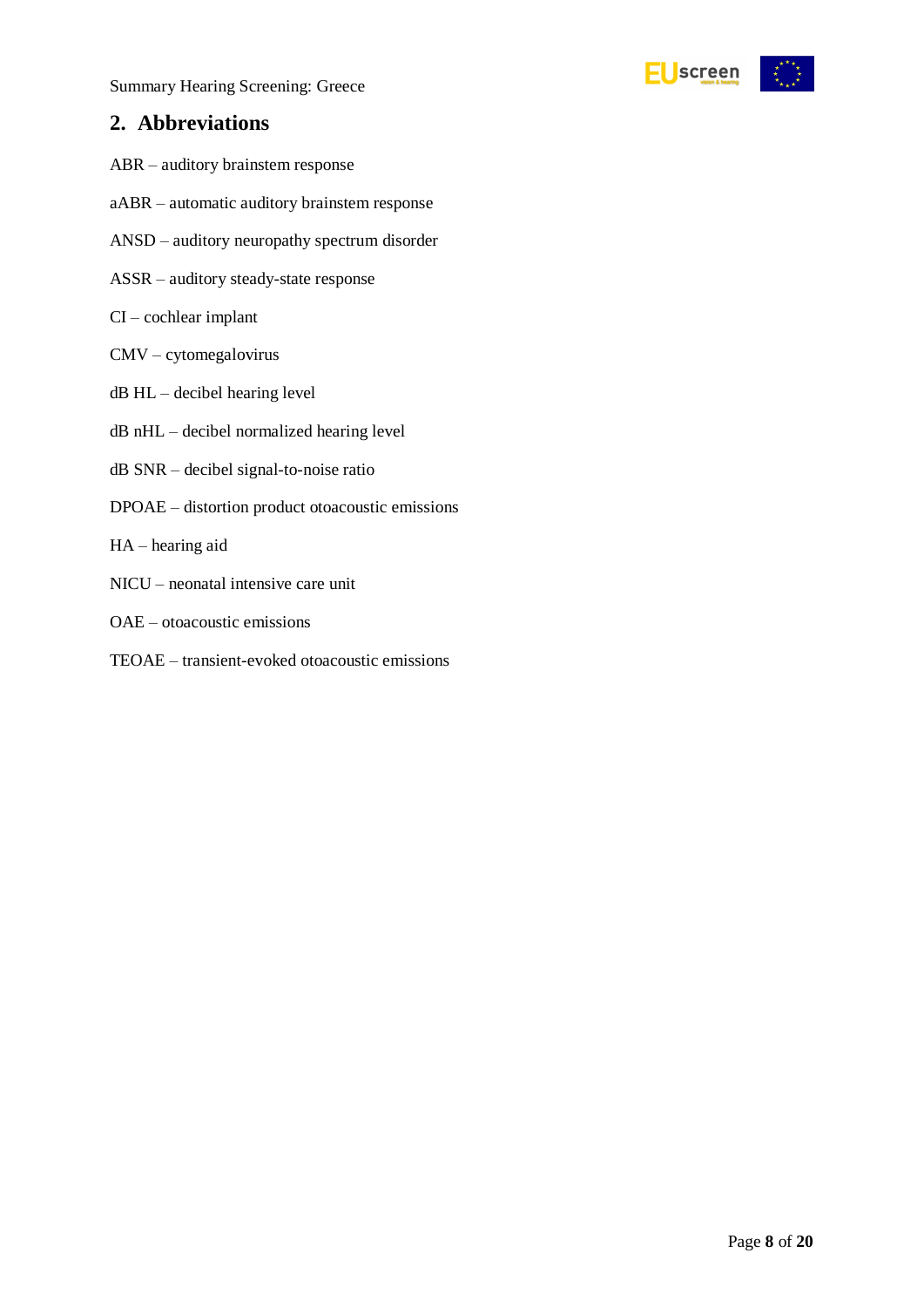

### <span id="page-8-0"></span>**3. Background**

In Greece, hearing screening is organized and implemented locally.

The following report contains information with regards to hearing screening in the entire country of Greece. The details of the hearing screening protocol and the data provided are specific to Attikon University Hospital in Athens.

#### <span id="page-8-1"></span>**3.1. General**

The country of Greece has a total area of 131 960 km<sup>2</sup> and a population of 10 816 286 according to the 2011 census (Hellenic Statistical Authority, 2014). In Greece, each birth is registered with the government. The number of live births in Greece was 94 134 in 2013 (Hellenic Statistical Authority, 2016)

The World Bank income classification categorizes Greece as a high-income country (The World Bank, 2018). The gross domestic product (GDP) is  $\epsilon$ 16 475 per capita as of 2013 (Hellenic Statistical Authority, 2016)

From the World Health Organization (WHO) Global Health Expenditure Database, health expenditure in Greece in 2015 was 1505 USD or  $\epsilon$  1287 per capita (World Health Organization, 2018).

Data acquired from the 2016 United Nations Demographic Yearbook indicate an infant mortality rate of 4.0 and 4.2 per 1000 for the country of Greece in 2015 and 2016, respectively (United Nations Statistics Division, 2016).

#### <span id="page-8-2"></span>**3.2. Neonatal hearing screening**

Only some hospitals in Greece have implemented universal neonatal hearing screening. Universal hearing screening is not carried out across the entire country. Neonatal hearing screening is also not carried out on all at-risk or NICU infants.

The year that hearing screening for well and at-risk babies was first implemented is dependent on the hospital. In one local hospital, screening for well and at-risk babies was first implemented in 2008. As indicated, it is not yet implemented across the entire country. Neonatal hearing screening is not embedded in the Preventive Child Health Care screening system. Screening is funded through parents and through research funding. Some research articles in other hospitals should hearing screening being implemented some years earlier (Korres, Balatsouras, Nikolopoulos, Korres, & Ferekidis, 2006; Korres, et al., 2005).

Hospitals across Greece use the different protocols for screening well and at-risk babies. There are no national or regional protocols. Only local protocols are available.

#### <span id="page-8-3"></span>**3.3. Preschool hearing screening**

In Greece, preschool hearing screening is not performed. Paediatricians may roughly estimate a child's hearing around preschool age.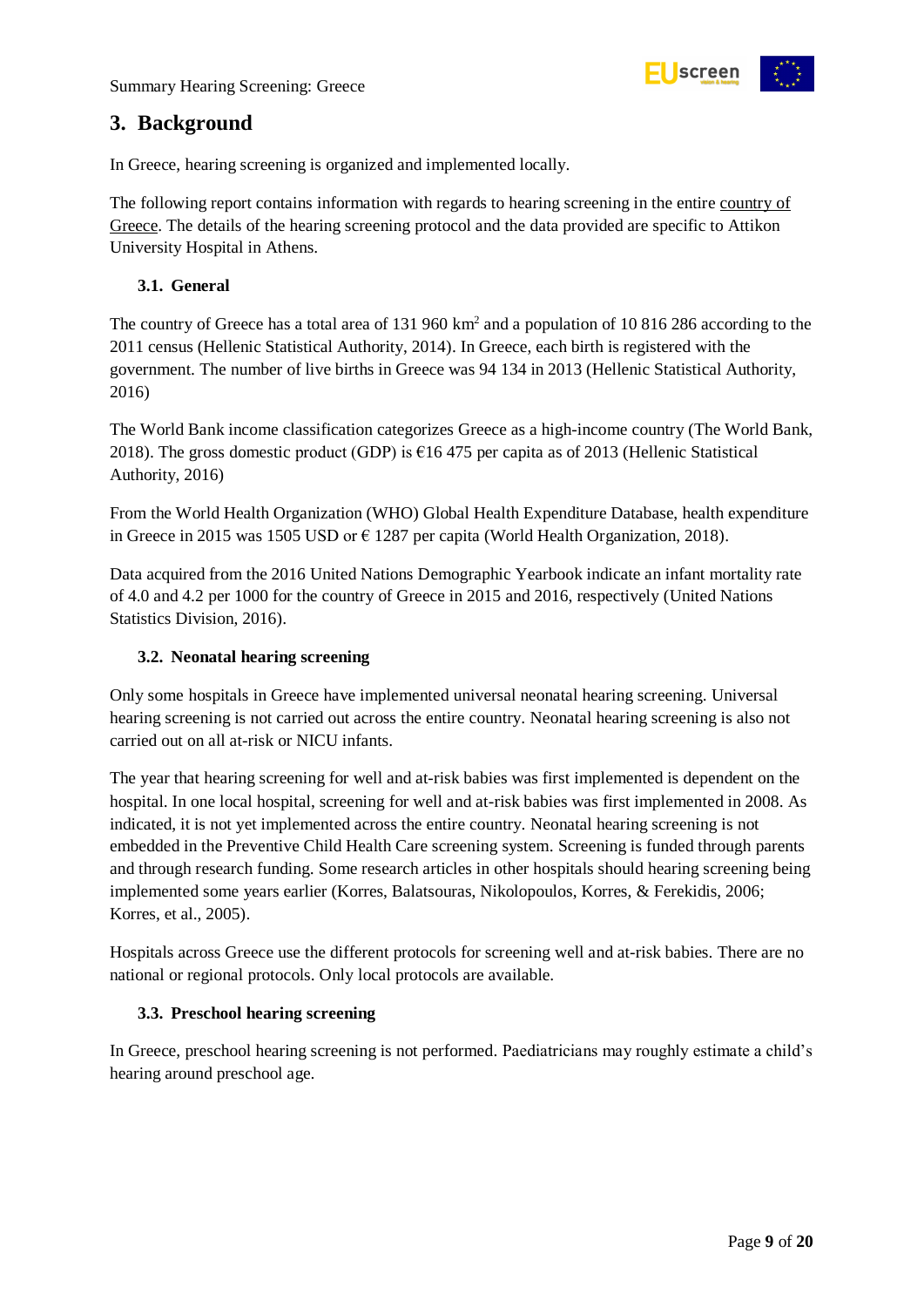

# <span id="page-9-0"></span>**4. Guidelines & Quality Control**

National guidelines for hearing screening exist in Greece, consisting of a 60-page document; however, these guidelines were never implemented due to financial reasons.

The content of hearing screening programme was decided on by the Ministry of Health through an appointed committee of professionals. As indicated, the committee wrote national guidelines; however, these guidelines were never implemented into clinical practice. Therefore, a universal neonatal hearing screening programme has not yet been implemented. Each hospital decides whether it will implement neoenatal screening and follow or change the guidelines.

In some hospitals, outcomes of hearing screening are collected in local databases; however, quality assurance of hearing screening programmes is not imposed in Greece.

Annual reports are not available in Greece. Some studies have been performed on neonatal hearing screening and its effectiveness in Greece (Korres, Balatsouras, Nikolopoulos, Korres, & Ferekidis, 2006; Korres, et al., 2005; Korres, et al., 2008; Nikolopoulos, 2015; Papacharalampous, Nikolopoulos, Davilis, Xenellis, & Korres, 2011; Tzanakakis, et al., 2016; Vlastarakos & Kalampalikis, 2015).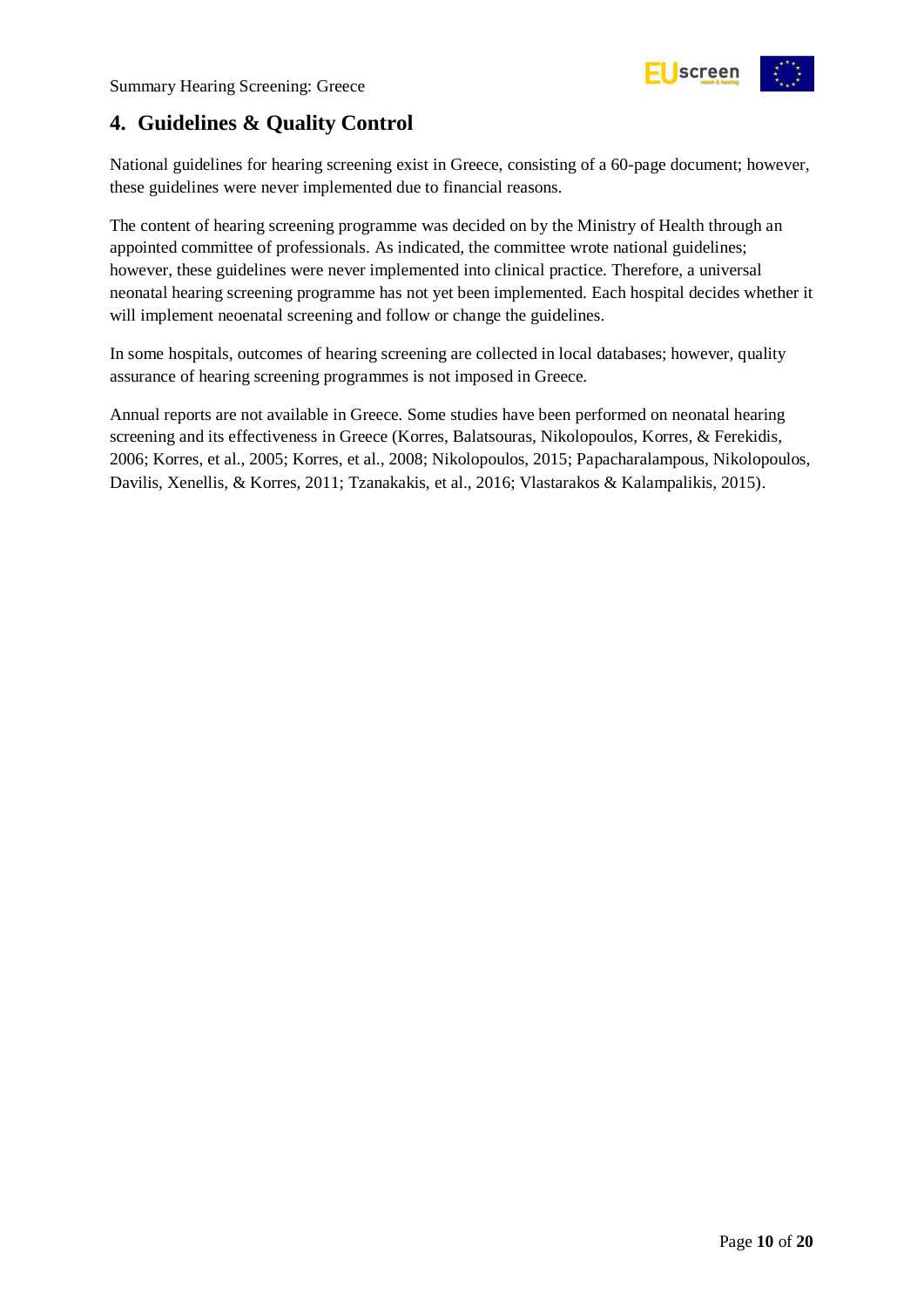

# <span id="page-10-0"></span>**5. Process: Screening, Diagnosis, Intervention**

#### <span id="page-10-1"></span>**5.1. Neonatal hearing screening**

Well babies and at-risk babies are screened in the hospital, where the average length of stay is estimated to be 3 days (2-5 days). It is roughly estimated that more than 90% of births take place at the maternity hospital, while less than 10% of births take place at home. Families of well and at-risk infants are invited to participate in neonatal screening directly in person while in the hospital by the doctor or staff at the delivery hospital.

It is roughly estimated that neonatal hearing screening for well and at-risk infants should be completed before 6 months of age. Typically, infants that fail initial screening are rescreened at 3-5 months of age, depending on the hospitals local protocol.

The target condition for screening well babies is a bilateral or unilateral hearing loss of greater than 40 dB HL, and the target condition for screening at-risk babies is s a bilateral or unilateral hearing loss of greater than 40 dB HL.

At Attikon University Hospital, at-risk infants are defined as infants admitted to the NICU and those with risk factors for hearing loss according the international guidelines (e.g., family history of hearing loss, stigmata, etc). All parents in the maternity ward are asked if the child meets the criteria for being at risk for hearing loss, and if so, these children are screened with the at-risk protocol. Data are unavailable regarding how many infants are screened with the at-risk protocol.

The prevalence of CMV infections and meningitis among neonates is not known.

#### <span id="page-10-2"></span>**5.2. Neonatal diagnostic assessment**

The diagnostic assessment tests performed after neonatal hearing screening referral are tympanometry, ABR and ASSR. Well infants and at-risk infants should have their diagnostic assessment completed by 6 months of age.

#### <span id="page-10-3"></span>**5.3. Preschool hearing screening**

Preschool hearing screening is not performed, but hearing status is estimated at the discretion of the pediatrician. There are no reliable tests performed.

#### <span id="page-10-4"></span>**5.4. Intervention approach**

In Greece, treatment options available include grommets, hearing aids, bone conductive devices, and cochlear implants. Infants are fitted with hearing aids from 6-12 months of age and cochlear implants from 11-12 months of age. The average age of cochlear implantation is 2 years of age.

There are no fixed hearing aid fitting criteria in Greece.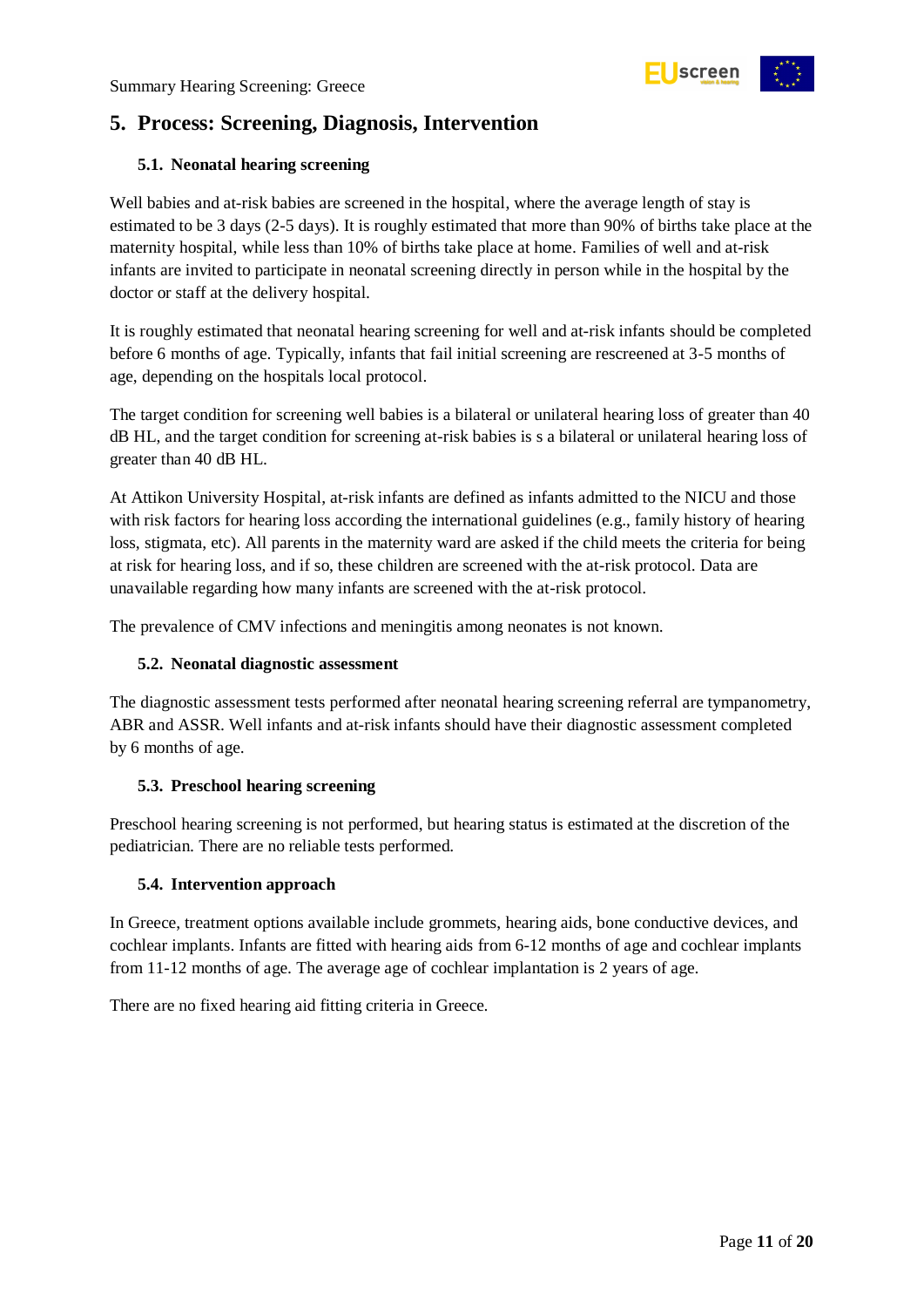

## <span id="page-11-0"></span>**6. Protocols**

Hearing screening protocols are described for neonatal hearing screening (well and at-risk) as well as for preschool hearing screening when applicable.

- The Test performed is the screening technique used
- The Age of the child is indicated in hours, days, months or years
- Referral criteria may be the lack of an OAE response at specified frequencies, a responsewaveform repeatability constant, the absence of an aABR response at a specified intensity, or an absent behavioural response at a specified intensity. Referral criteria may be defined within a protocol or limited based on the device used.
- The Device is the screening device used.
- Unilateral Referrals indicates whether children are referred if only one ear fails screening.
- The Location is where the screening takes place

#### <span id="page-11-1"></span>**6.1. Neonatal hearing screening (well)**

For well babies in Greece, there is no universal screening protocol. In Attikon University Hospital, 2-3 OAEs are performed for well-baby neonatal hearing screening. The first OAE takes place within 1-4 days after birth in the newborn units in the hospitals. For infants that fail the first OAE, a rescreening occurs at 1 month of age. Finally, infants that fail the 1-month rescreen return for a screening test with aABR and tymponometry at 3 months of age before being referred to full diagnostic assessment with ABR and ASSR.

| <b>Test</b>      | Age           | <b>Referral</b><br>criteria | <b>Device</b> | Unilateral<br>Referrals? | Location        |
|------------------|---------------|-----------------------------|---------------|--------------------------|-----------------|
| OAE1             | $24-72$ hours | Not indicated               | Not indicated | Yes                      | Maternity ward  |
| OAE <sub>2</sub> | l month       | Not indicated               | Not indicated | Yes                      | Hospital clinic |
| $aABR + tymp$    | 3 months      | $40$ dB nHL                 |               | Yes                      | Hospital clinic |

<span id="page-11-3"></span>**Table 1:** Screening process for well babies in Attikon University Hospital, Greece.

#### <span id="page-11-2"></span>**6.2. Neonatal hearing screening (at-risk)**

The sequence for screening infants at-risk at Attikon University Hospital is described in Table 2. As described, all neonates in the NICU are screened with the at-risk protocol as well as well babies with risk factors for hearing loss. A combined OAE+aABR protocol is in effect, whereby all infants are screened with both tests. Infants in the NICU are screened directly with both tests, and those that do not pass the aABR screen are referred for a rescreen at 3-months of age. Well babies with risk factors are screened with OAE in the maternity ward, but are referred for aABR testing at 3-months of age, regardless of the OAE results. At this 3-month test, tympanometry is also performed.

<span id="page-11-4"></span>**Table 2:** Screening process for at-risk babies in Attikon University Hospital, Greece.

| <b>Test</b>    | Age                       | Referral criteria | <b>Unilateral</b><br>Referrals? | Location        |
|----------------|---------------------------|-------------------|---------------------------------|-----------------|
| $OAE$ (+aABR*) | 4 days / before discharge | $40$ dB nHL       | Yes                             | Hospital /NICU  |
| $aABR+tymp$    | 3 months                  | $40$ dB nHL       | Yes                             | Hospital clinic |

\*aABR is performed before discharge from the NICU. At-risk infants born in well-baby unit are referred for aABR at 3 months of age.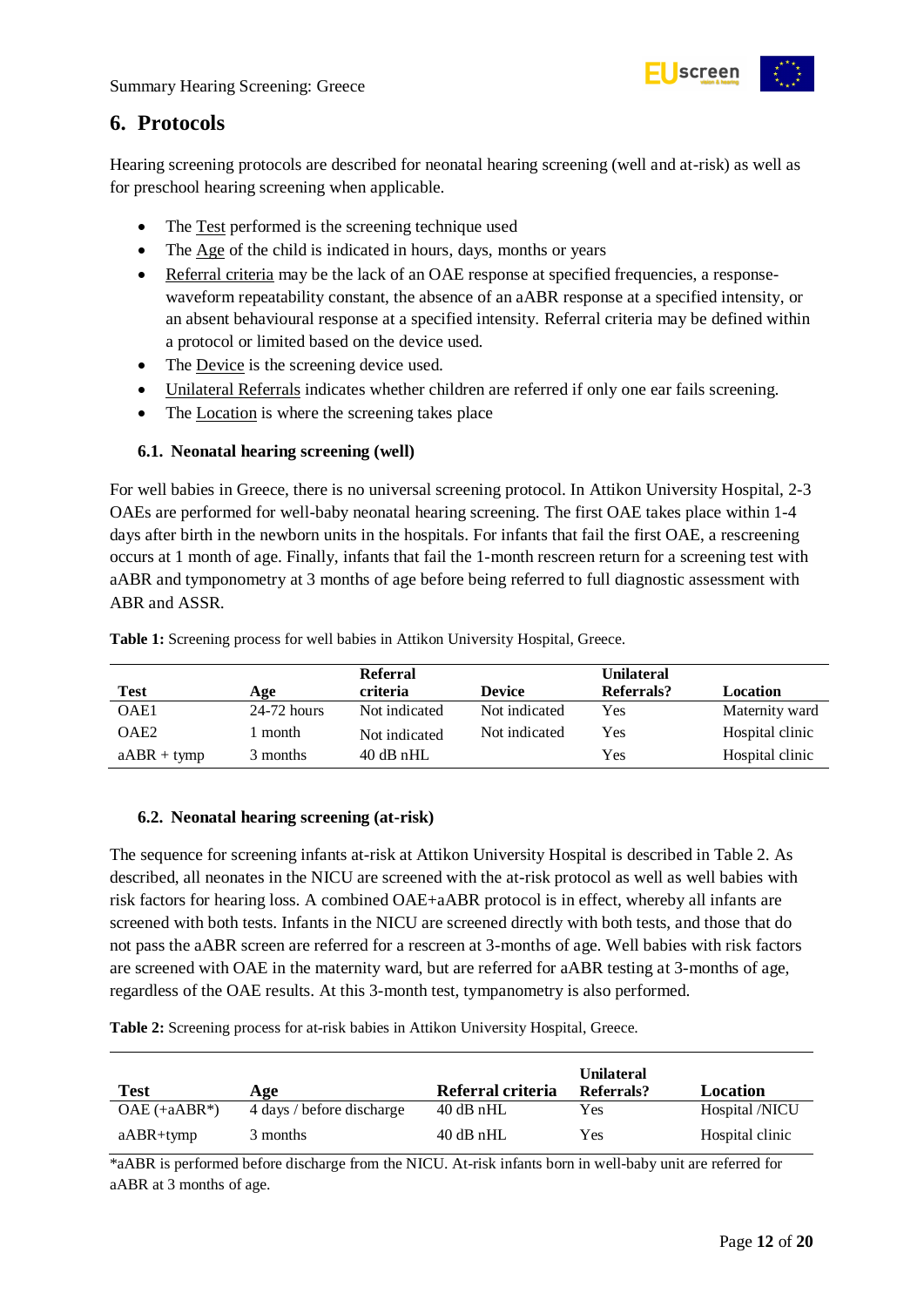



### <span id="page-12-0"></span>**6.3. Preschool hearing screening**

Not applicable.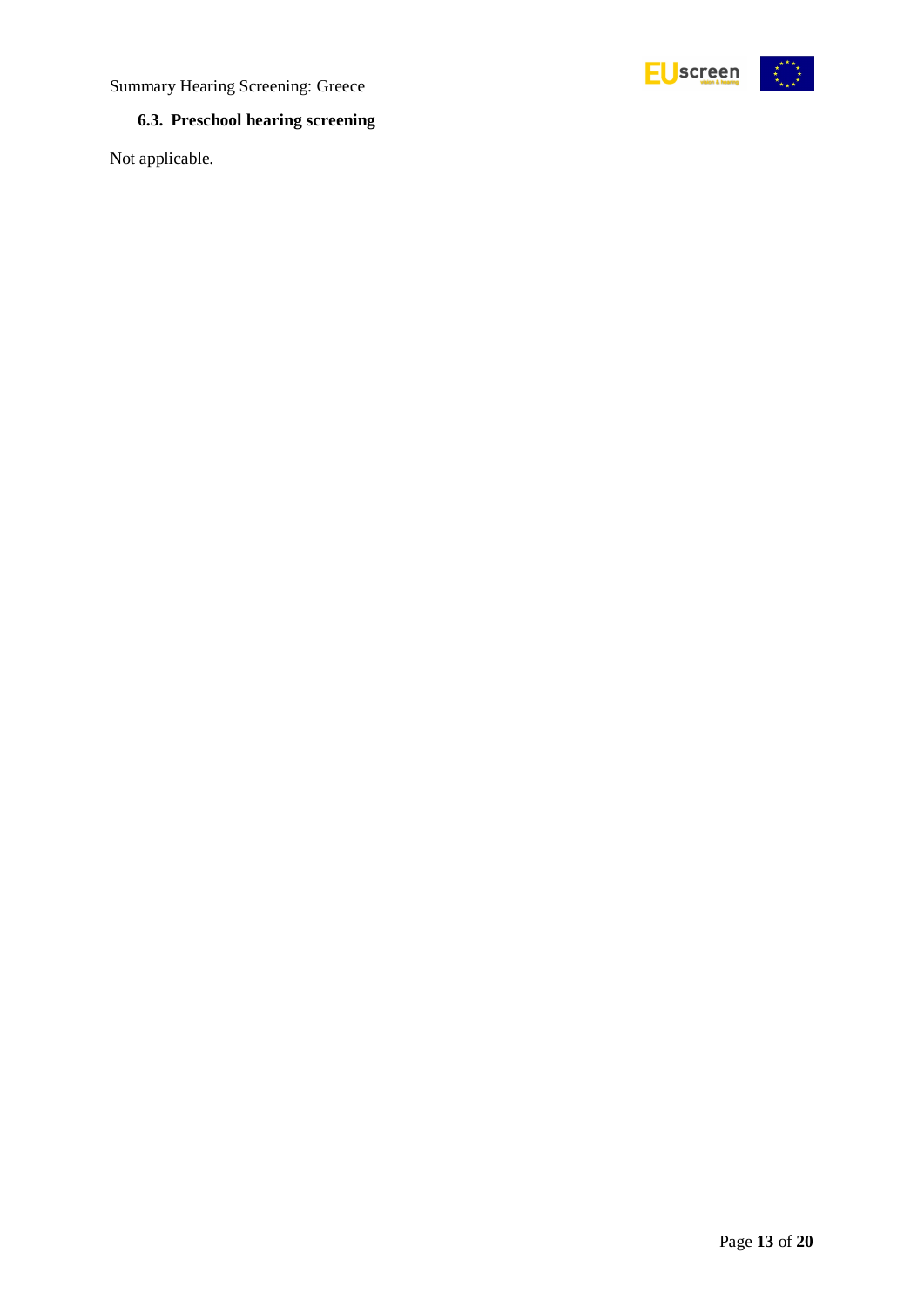

### <span id="page-13-0"></span>**7. Professionals**

#### <span id="page-13-1"></span>**7.1. Neonatal hearing screening (well)**

Screening for well babies is performed by paediatricians, midwives, nurses, specialist nurses, assistant nurses, ENT physicians, audiologists, audiologist assistants, or health care support workers. There is no specific training for hearing screeners in Greece.

#### <span id="page-13-2"></span>**7.2. Neonatal hearing screening (at-risk)**

Screening for at-risk infants is performed by paediatricians, nurses, specialist nurses, ENT physicians, or audiologists.

#### <span id="page-13-3"></span>**7.3. Preschool hearing screening**

Not applicable.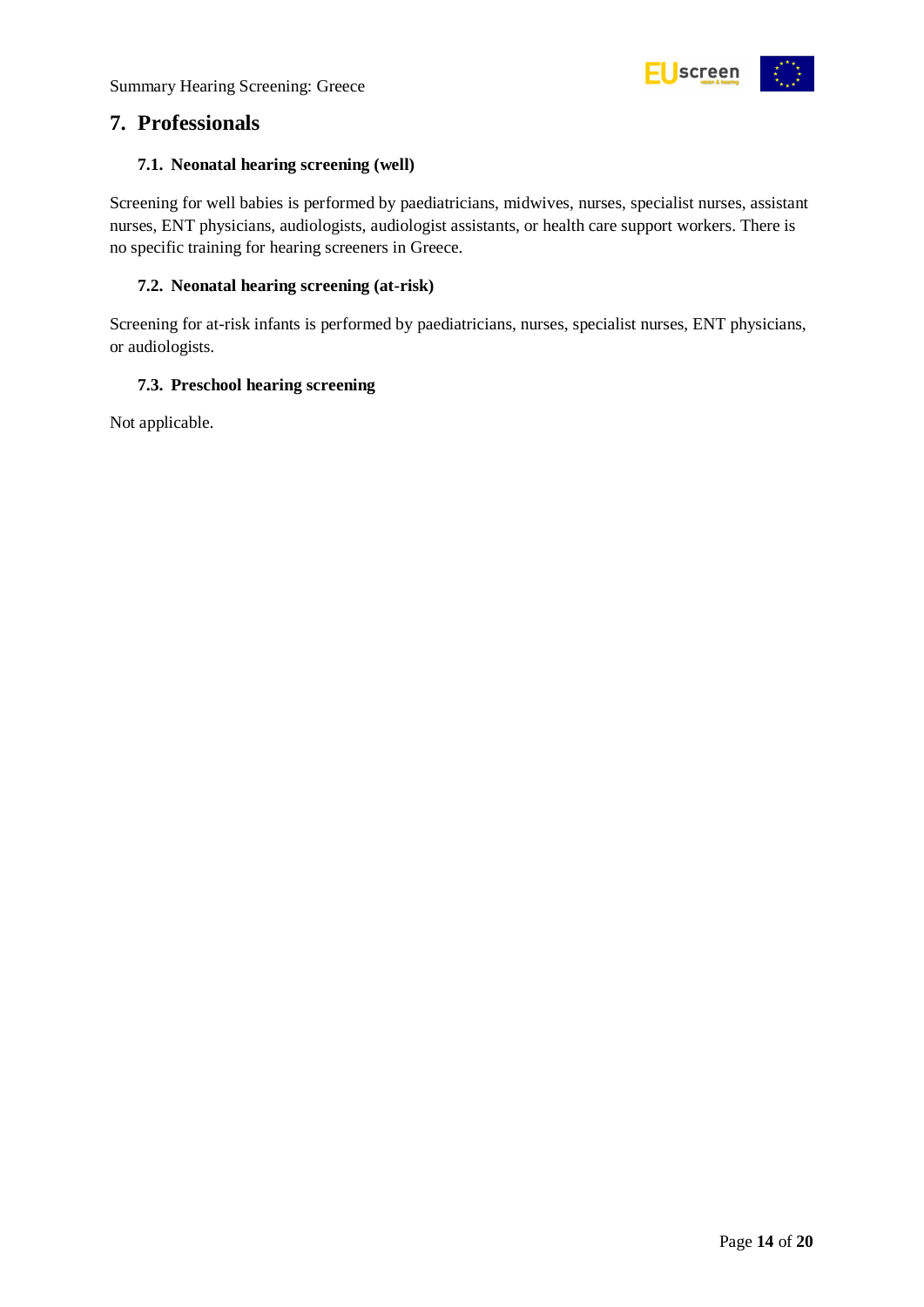

# <span id="page-14-0"></span>**8. Results: Neonatal Hearing Screening**

#### <span id="page-14-1"></span>**8.1. Coverage and attendance rates**

The local coverage rate of neonatal hearing screening for well, healthy babies at Attikon University Hospital, is roughly estimated to be 80 to 90%. It is roughly estimated that 90 to 100% of local at-risk infants are invited for hearing screening (Nikolopoulos, 2017).

Across all of Greece, the coverage and attendance rate is roughly estimated to be 20 to 40%.

#### <span id="page-14-2"></span>**8.2. Referral rates**

Pass and referral rates from neonatal screening are sourced from the local database at Attikon University Hospital.

<span id="page-14-5"></span>**Table 3**: Referral rates for well, healthy neonates in Attikon University Hospital, Greece (Nikolopoulos, 2017).

| <b>Test</b>     | <b>Referral Rate</b> |
|-----------------|----------------------|
| Step 1 (OAE1)   | 13%                  |
| Step $2$ (OAE2) | 30%                  |

Referral rates assume 100% attendance. Rates reflect the number of infants referred out of the number of infants screened at each step.

In total, the referral rate for well babies to a diagnostic assessment after the screening process is estimated to be approximately 5-15%, a rate that varies across the years (Nikolopoulos, 2017).

The referral rate for at-risk infants to a diagnostic assessment after the screening process is an estimated 20% (Nikolopoulos, 2017).

#### <span id="page-14-3"></span>**8.3. Diagnostic assessment attendance**

The compliance rate to a diagnostic audiological evaluation after neonatal hearing screening is roughly estimated across all of Greece to be very low at less than 30%. The percentage of well, healthy infants that receive an audiological assessment after neonatal hearing screening referral is very low. The percentage of referred at-risk infants that receive an audiological evaluation after neonatal hearing screening referral is roughly estimated to be 40% across all of Greece.

#### <span id="page-14-4"></span>**8.4. Prevalence / Diagnosis**

The prevalence of permanent hearing loss among both neonates and pre-school age children in Greece is roughly estimated (Nikolopoulos, 2017), as follows:

Bilateral,  $\geq 40$  dB HL: 5 per 1000 Bilateral  $\geq 80$  dB HL: 2 per 1000

The prevalence of hearing impairment among preschool-age children is unknown, but it is roughly estimated that prevalence rates remain approximately the same between the neonatal and preschool age because of the lack of hearing screening at preschool age and the inconsistencies in pediatrician assessments.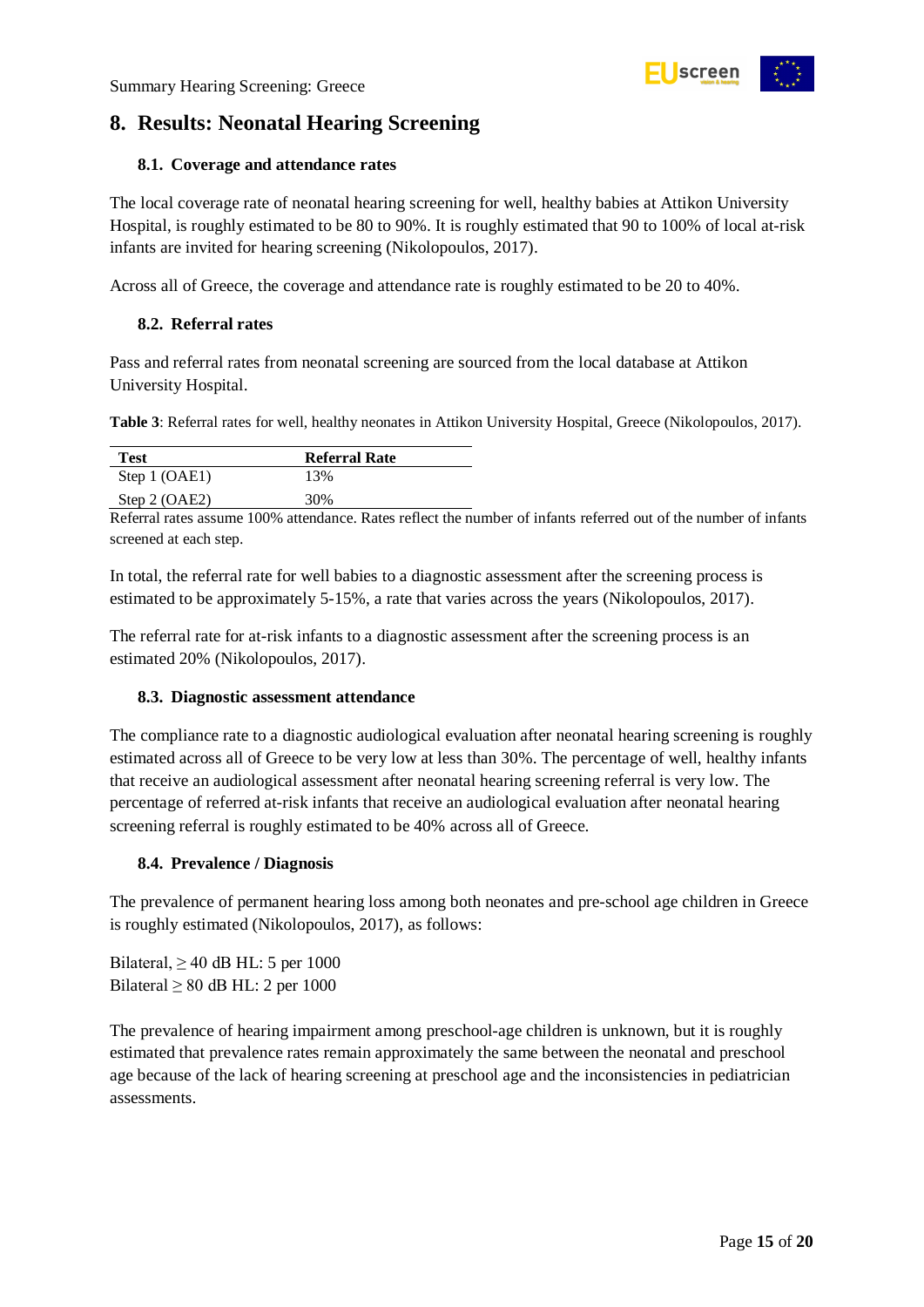#### Summary Hearing Screening: Greece



The percentage of infants diagnosed with permanent hearing loss after neonatal hearing screening is roughly estimated from data collected at Attikon University Hospital and personal communication from other hospitals.

Estimations are as follows (Nikolopoulos, 2017): Bilateral  $\geq$  40 dB HL: 0.1% to 0.5% of newborns Bilateral  $\geq 80$  dB HL: 0.1% of newborns

Data are unavailable regarding prevalence of bilateral auditory neuropathy in Greece.

#### <span id="page-15-0"></span>**8.5. Treatment success**

In Greece, it is unknown how many children are fitted with hearing aids per year. It is roughly estimated that 70 children per year are fitted with cochlear implants.

#### <span id="page-15-1"></span>**8.6. Screening evaluation**

For neonatal hearing screening in Greece, figures for screening evaluation are roughly estimated based on the screening programme at Attikon University Hospital and one additional private programme that made these data available (Nikolopoulos, 2017). The percentage of false negatives is roughly estimated to be <10% and the percentage of false positives is roughly estimated to be 10-20%.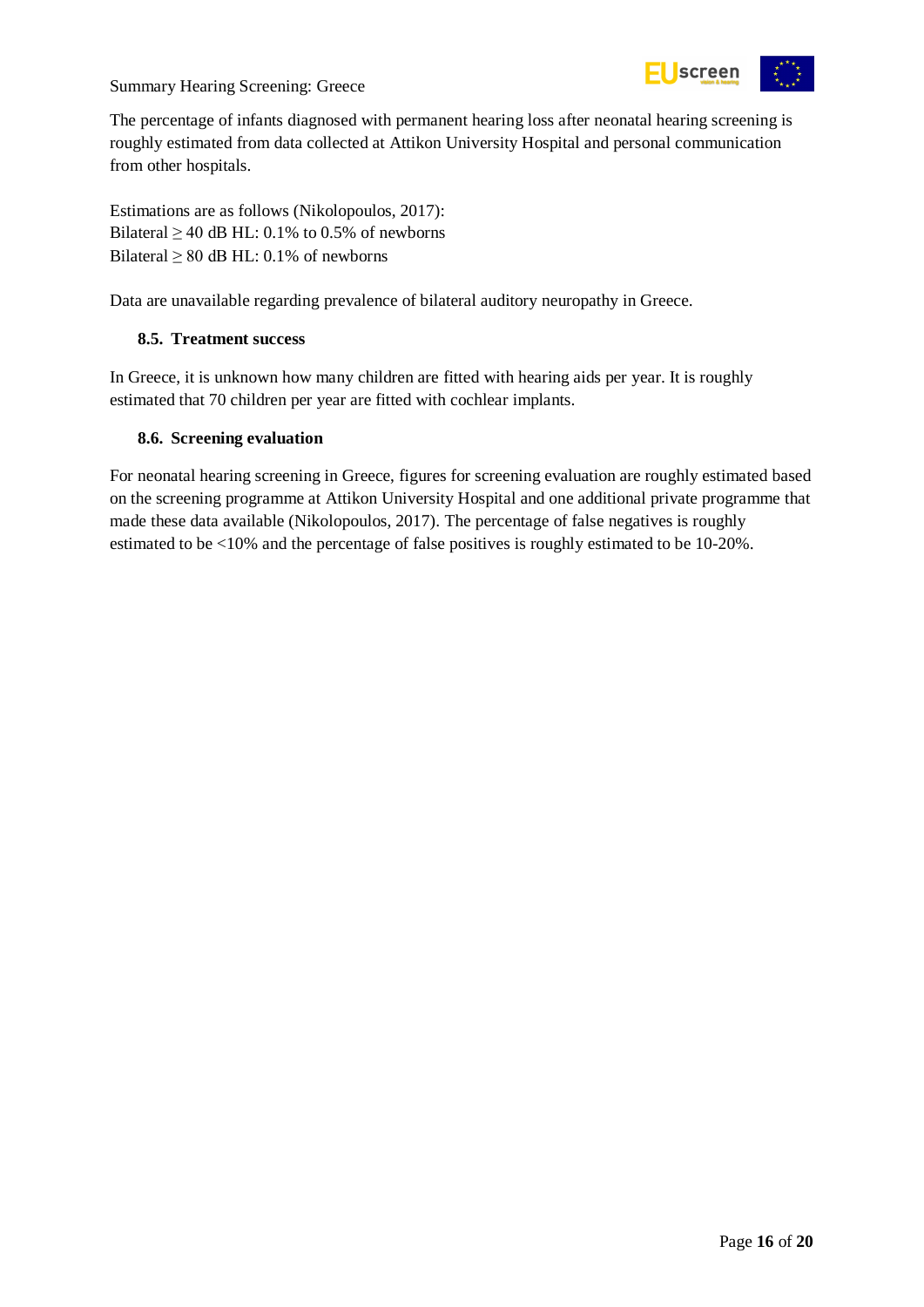

# <span id="page-16-0"></span>**9. Results: Preschool Hearing Screening**

#### <span id="page-16-1"></span>**9.1. Coverage and attendance rates**

It is roughly estimated that around 90-100% of preschool- or school-aged children have some type of hearing evaluation by pediatricians.

#### <span id="page-16-2"></span>**9.2. Referral rates**

It is roughly estimated that 10-20% of preschool-aged children are referred for further evaluation.

#### <span id="page-16-3"></span>**9.3. Diagnostic assessment attendance**

Unknown information.

#### <span id="page-16-4"></span>**9.4. Screening evaluation**

Unknown information.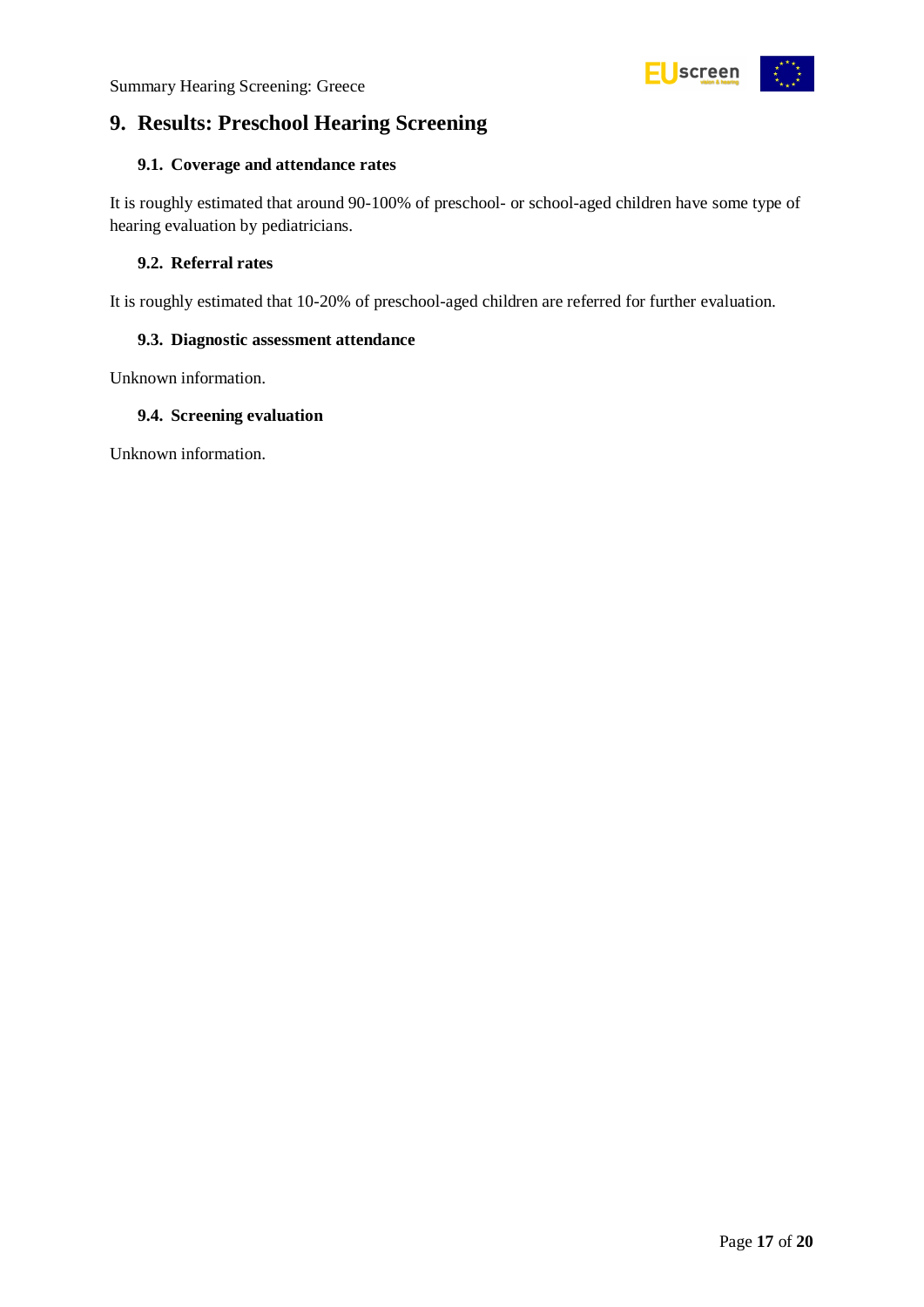

### <span id="page-17-0"></span>**10. Costs: Neonatal Hearing Screening**

Neonatal hearing screening in Greece is not free of charge for parents. There is no financial reward when parents attend hearing screening, and there is no penalty for those who do not attend hearing screening.

There has not been a cost effectiveness analysis completed in Greece.

#### <span id="page-17-1"></span>**10.1. Screening costs**

Data on costs for neonatal hearing screening are unavailable.

#### <span id="page-17-2"></span>**10.2. Equipment costs**

The cost of equipment for performing OAE is roughly estimated to be  $\epsilon$ 2 000 to  $\epsilon$ 3 000, the cost for aABR equipment is roughly estimated to be  $64\,000$  to  $65\,000$ , and the cost for ASSR equipment is roughly estimated to be  $E20000$ .

Maintenance costs are unknown, and there is no set schedule for maintenance or replacement, though yearly calibration cost for Attikon University Hospital's screening programme is approximately €300. The cost for disposables is also roughly estimated to be  $\epsilon$ 2 per child for aABR disposables and  $\epsilon$ 3 per child for OAE disposables, though plastic OAE tips are often sterilized and reused. It is roughly estimated that Attikon University Hospital spends a total of €700 per year on disposables for both aABR and OAE.

#### <span id="page-17-3"></span>**10.3. Staff costs**

The salary of professionals that perform hearing screening is roughly estimated to be anywhere from  $\epsilon$ 8 000 to  $\epsilon$ 25 000. The educational cost for hearing screening professionals cannot be estimated.

#### <span id="page-17-4"></span>**10.4. Diagnostic costs**

The cost for a diagnostic assessment is not indicated.

#### <span id="page-17-5"></span>**10.5. Amplification costs**

In Greece, not all children are treated for hearing loss. Children may not be treated due to payment problems or capacity problems.

For hearing aids, the cost for the first year of intervention is roughly estimated to be €3000. The cost for subsequent years of intervention is unknown.

For cochlear implants, the cost for the first year of intervention is roughly estimated to be  $\epsilon$ 28 000. The cost for subsequent years of intervention is unknown.

#### <span id="page-17-6"></span>**10.6. Social costs**

In Greece, it is roughly estimated that there are 11 schools for deaf and hard of hearing. The cost per child for specialized school is unknown. It is roughly estimated that children with hearing impairment that attend regular schools sometimes have access special support.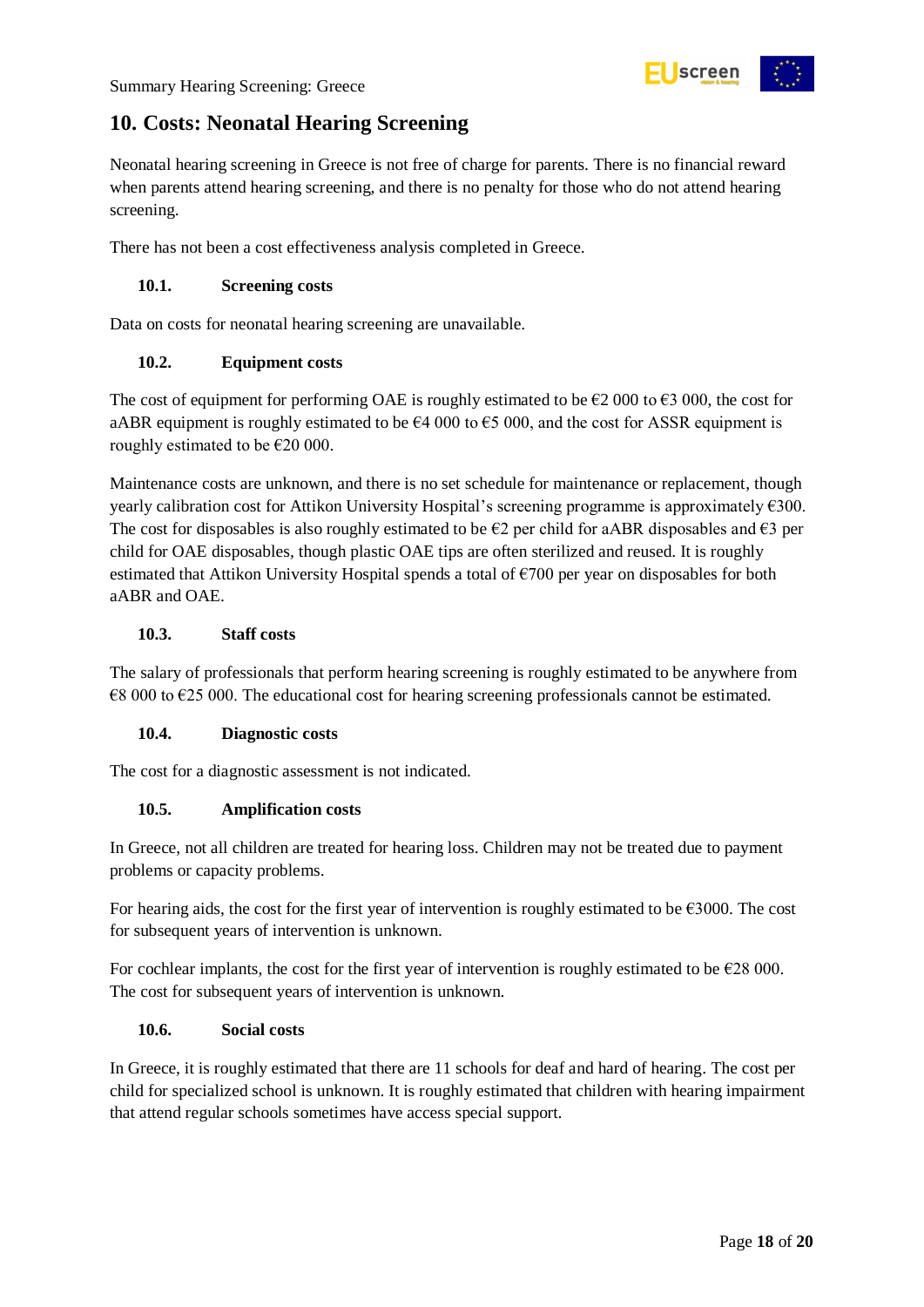

# <span id="page-18-0"></span>**11.Costs: Preschool Hearing Screening**

<span id="page-18-1"></span>**11.1. Screening costs**

Not known.

#### <span id="page-18-2"></span>**11.2. Equipment costs**

Not known / not applicable.

#### <span id="page-18-3"></span>**11.3. Staff costs**

Not known.